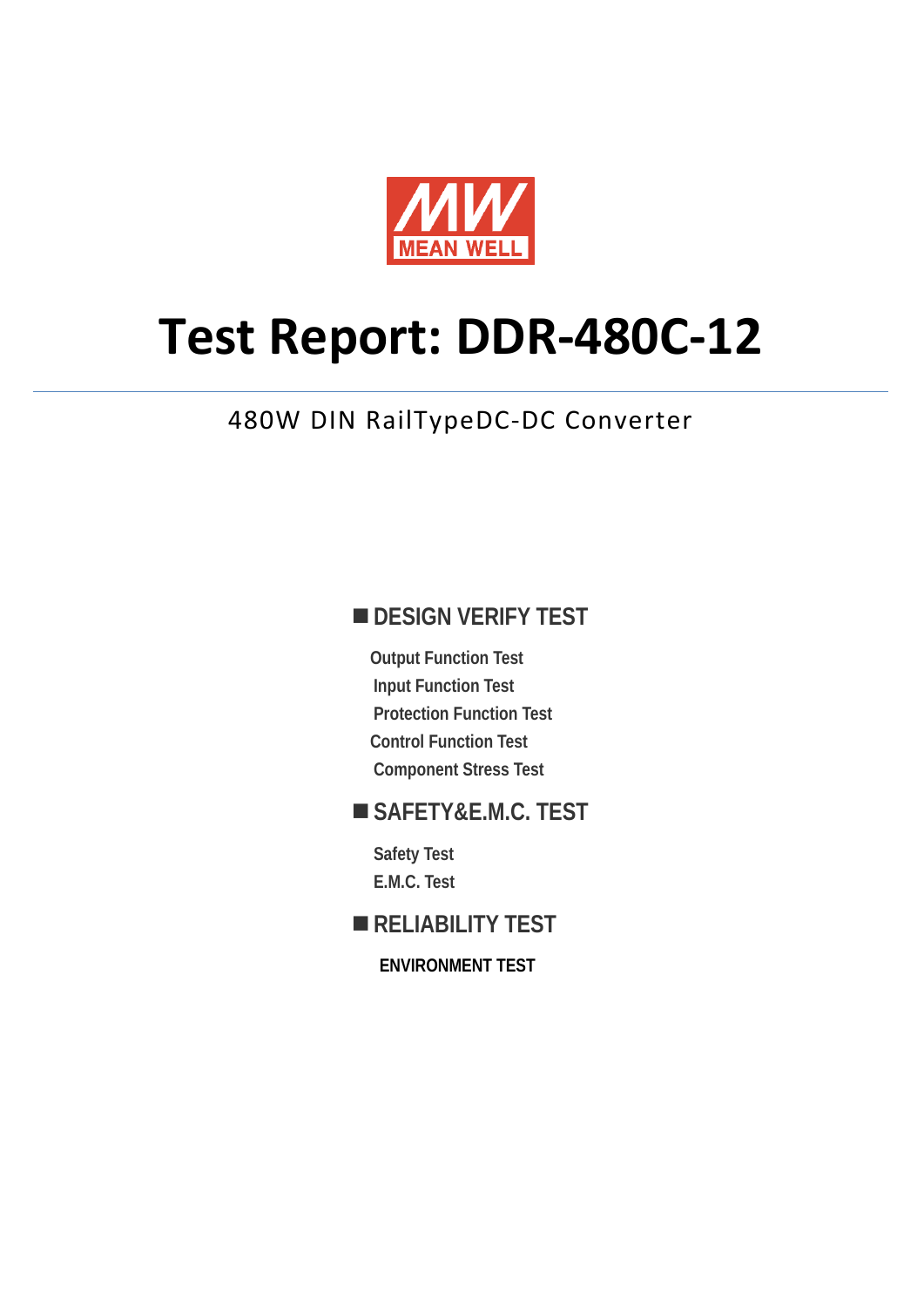

# **DESIGN VERIFY TEST**

#### **OUTPUT FUNCTION TEST**

| N<br>$\overline{0}$ | <b>TEST ITEM</b>                                                                                             | <b>SPECIFICATION</b>                                     | <b>TEST CONDITION</b>                                                                                                                                               | <b>RESULT</b>                                                                          |  |  |
|---------------------|--------------------------------------------------------------------------------------------------------------|----------------------------------------------------------|---------------------------------------------------------------------------------------------------------------------------------------------------------------------|----------------------------------------------------------------------------------------|--|--|
| $\mathbf{1}$        | OUTPUT VOLTAGE ADJUST RANGE                                                                                  | CH1: 12V~ 14V                                            | I/P:NORMAL VOLTAGE<br>O/P:MIN LOAD<br>TA:25°C                                                                                                                       | CH1: 11.47V~14.42 V                                                                    |  |  |
| $\overline{2}$      | OUTPUT VOLTAGE<br>TOLERANCE(Max)                                                                             | $V1: -1\% - 1\%$                                         | I/P: 33.6 VDC /67.2 VDC<br>O/P:FULL/ MIN. LOAD<br>Ta: $25^{\circ}$ C                                                                                                | V1: -0.47%~0.45%                                                                       |  |  |
| $\overline{3}$      | LINE REGULATION(Max)                                                                                         | $V1: -0.5\% \sim 0.5\%$                                  | I/P:33.6 VDC /67.2 VDC<br>O/P:FULL LOAD<br>Ta: $25^{\circ}$ C                                                                                                       | V1: 0.01%~0.10%                                                                        |  |  |
| $\overline{4}$      | LOAD REGULATION(Max)                                                                                         | $V1:1\%~1~\%$                                            | I/P: 48VDC<br>O/P:FULL ~MIN LOAD<br>Ta: $25^{\circ}$ C                                                                                                              | V1: -0.47%~0.45%                                                                       |  |  |
| 5                   | OVER/UNDERSHOOT TEST<br>$\leq$ +5%                                                                           |                                                          | $I/P$ : 48 VDC<br>O/P:FULL LOAD<br>Ta: $25^{\circ}$ C                                                                                                               | TEST:1.01%                                                                             |  |  |
| 6                   | Peaking Loading                                                                                              | 601.2W/5sec.                                             | $I/P$ : 48 VDC<br>O/P:FULL LOAD<br>Ta: $25^{\circ}$ C                                                                                                               | <b>OK</b>                                                                              |  |  |
| $\overline{7}$      | RIPPLE & NOISE (Max)                                                                                         | V1: 100mVp-p                                             | $I/P$ : 48 VDC<br>O/P:FULL LOAD<br>Ta: $25^{\circ}$ C                                                                                                               | V1: 26mVp-p                                                                            |  |  |
|                     | high frequency:<br>$1 - 10mV/2$<br>Save to file = $  \ncong 101$<br>Recall<br><b>4</b><br>Email<br>Save<br>n | Pk.Pk(1)<br>21 <sub>m</sub><br>Default/Erase<br>Press to | low frequency:<br>10mV/<br>hannel 1 Menu<br>$\begin{array}{c}\n\text{Impedance} \\ \text{1M }\Omega\n\end{array}$<br><b>BW Limit</b><br>Coupling<br>AC<br>$\bullet$ | Pk-Pk(t):<br>Fine<br>Invert<br>$\begin{array}{c}\n\text{Probs} \\ \hline\n\end{array}$ |  |  |
| 8                   | SET UP TIME(Max)                                                                                             | 48VDC/500ms                                              | $I/P:48$ VDC<br>O/P:FULL LOAD<br>Ta: $25^{\circ}$ C                                                                                                                 | 75ms                                                                                   |  |  |
|                     | INPUT=48VDC @ FULL LOAD<br>CH2: Output Voltage CH1 : DC Input Voltage                                        |                                                          |                                                                                                                                                                     |                                                                                        |  |  |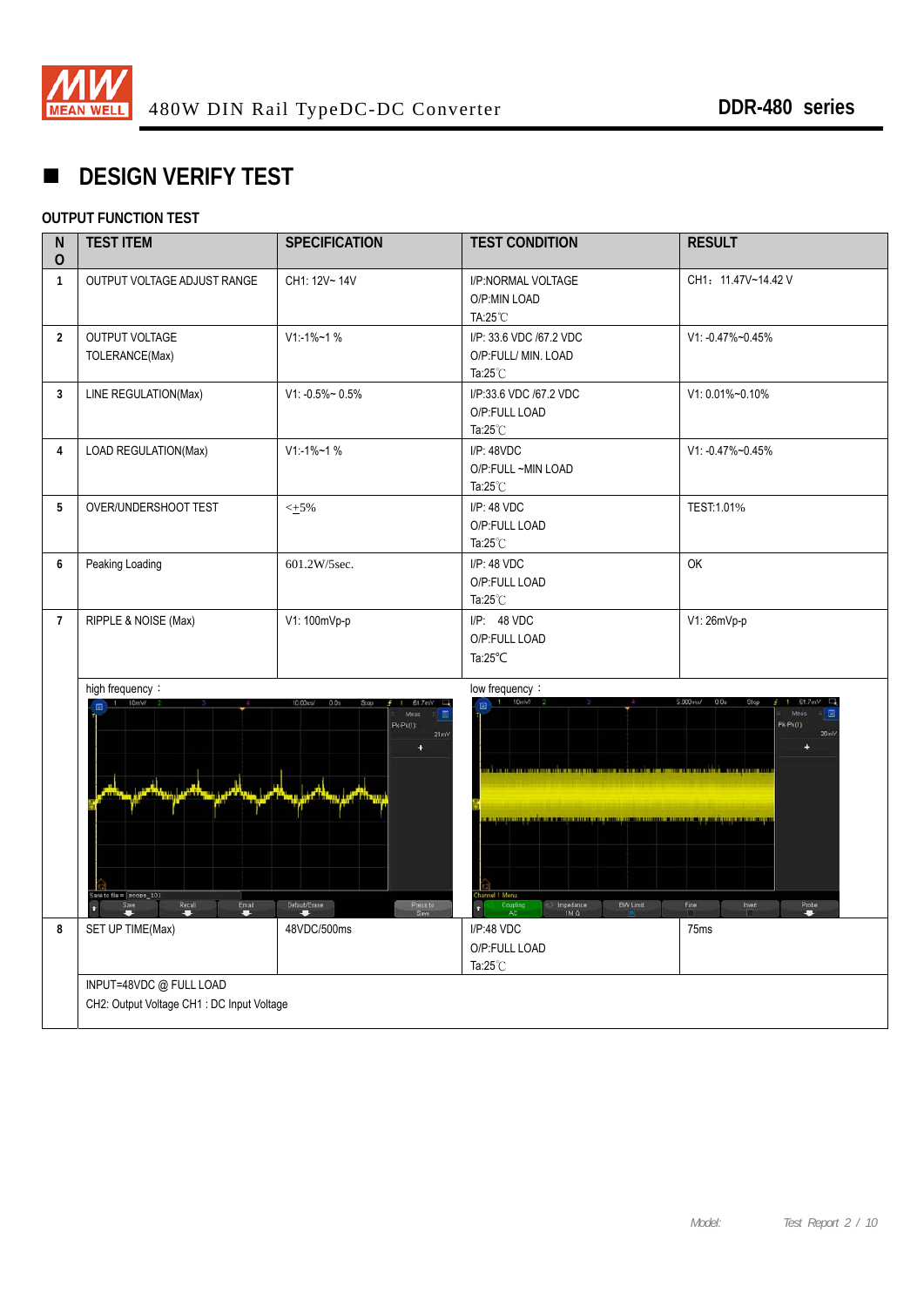

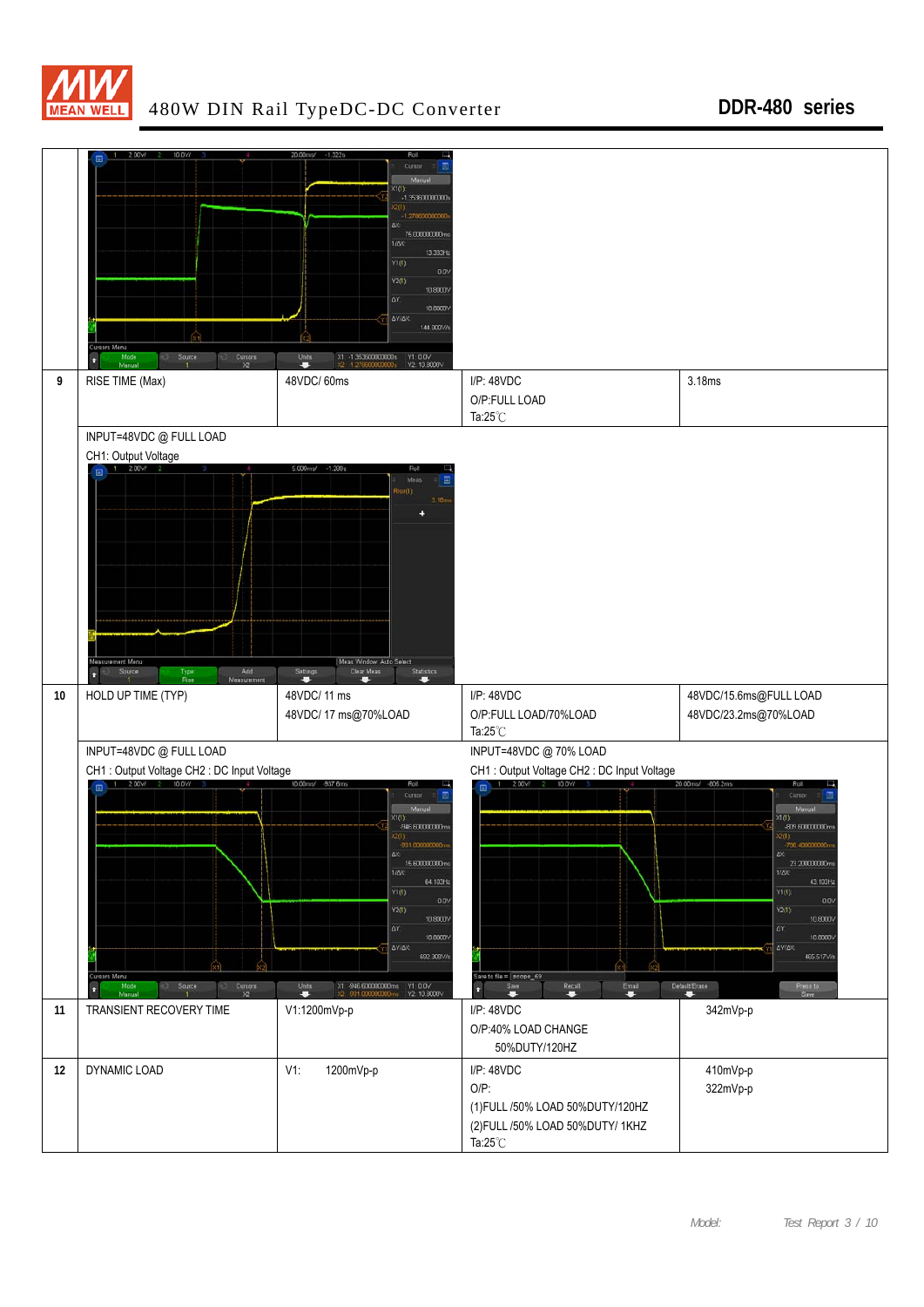



#### **INPUT FUNCTION TEST**

| <b>NO</b>      | <b>TEST ITEM</b><br><b>SPECIFICATION</b> |                         | <b>TEST CONDITION</b>                    | <b>RESULT</b>         |
|----------------|------------------------------------------|-------------------------|------------------------------------------|-----------------------|
| $\mathbf{1}$   | <b>INPUT VOLTAGE RANGE</b>               | 33.6VDC~67.2 VDC        | I/P:TESTING                              | $(1)$ 26.5V~ 67.2V    |
|                |                                          | 28.8VDC~33.6 VDC ≥100ms | O/P:FULL LOAD                            | $(2)$ TEST : OK       |
|                |                                          |                         | Ta: $25^{\circ}$ C                       |                       |
|                |                                          |                         | $I/P$ :                                  | TEST: OK              |
|                |                                          |                         | LOW-LINE-0.2=33.4 V                      |                       |
|                |                                          |                         | HIGH-LINE+3V= 70.2V                      |                       |
|                |                                          |                         | O/P:FULL/MIN LOAD                        |                       |
|                |                                          |                         | (PLEASE CHECK DERATING CURVE)            |                       |
|                |                                          |                         | ON: 30 Sec. OFF: 30 Sec 10MIN            |                       |
|                |                                          |                         | (POWER ON/OFF NO DAMAGE)                 |                       |
| $\overline{2}$ | INPUT CURRENT(TYP)                       | 48VDC/11.2 A            | I/P: 48VDC                               | $I = 8.96A$           |
|                |                                          |                         | O/P:FULL LOAD                            |                       |
|                |                                          |                         | Ta: $25^{\circ}$ C                       |                       |
| 3              | EFFICIENCY(TYP)                          | 91%                     | I/P:48VDC                                | 92.08%                |
|                |                                          |                         | O/P:FULL LOAD                            |                       |
|                |                                          |                         | Ta: $25^{\circ}$ C                       |                       |
|                | <b>EFFICIENCY vs LOAD</b>                |                         |                                          |                       |
|                | 100                                      |                         |                                          |                       |
|                | 95                                       |                         |                                          |                       |
|                | 90                                       |                         |                                          |                       |
|                | 85                                       |                         |                                          |                       |
|                |                                          |                         |                                          |                       |
|                | 80                                       |                         |                                          | $-$ -48VDC            |
|                | 75                                       |                         |                                          | $\rightarrow$ 67.2VDC |
|                | $70\,$                                   |                         |                                          | $-43.2$ VDC           |
|                | EFFICIENCY (%)<br>65                     |                         |                                          |                       |
|                | 60                                       |                         |                                          |                       |
|                |                                          |                         | 10% 20% 30% 40% 50% 60% 70% 80% 90% 100% |                       |
|                |                                          |                         |                                          |                       |
|                |                                          |                         | <b>LOAD</b>                              |                       |
| 4              | INRUSH CURRENT(TYP)                      | 48VDC/30 A              | $I/P$ : 48VDC                            | 26.9A                 |
|                |                                          | <b>COLD START</b>       | O/P:FULL LOAD                            |                       |
|                |                                          |                         | Ta: $25^{\circ}$ C                       |                       |
|                | INPUT=48VDC @ FULL LOAD                  |                         |                                          |                       |
|                | CH4 : Input current                      |                         |                                          |                       |
|                |                                          |                         |                                          |                       |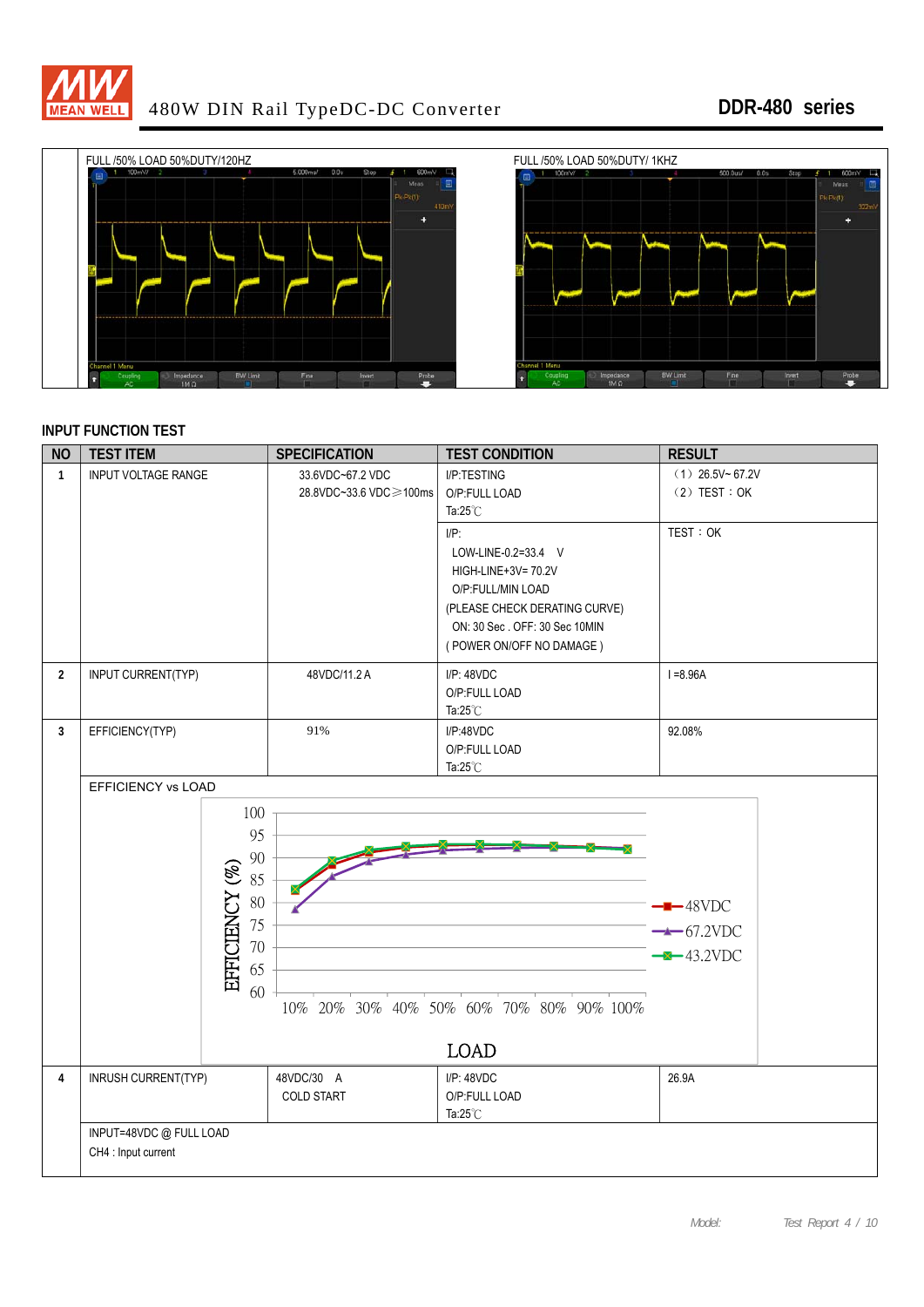



#### **PROTECTION FUNCTION TEST**

| <b>NO</b>      | <b>TEST ITEM</b>                        | <b>SPECIFICATION</b>   | <b>TEST CONDITION</b> | <b>RESULT</b>                                   |
|----------------|-----------------------------------------|------------------------|-----------------------|-------------------------------------------------|
| $\mathbf{1}$   | <b>OVER LOADPROTECTION</b>              | 105%~ 135%RATED OUTPUT | I/P: 43.2VDC          | 123.14%/43.2VDC                                 |
|                |                                         | <b>POWER</b>           | I/P: 48VDC            | 122.93%/48VDC                                   |
|                |                                         |                        | I/P: 67.2 VDC         | 122.48%/67.2 VDC                                |
|                |                                         |                        | O/P:TESTING           | <b>PROTECTION TYPE:</b>                         |
|                |                                         |                        | PEAK LOAD (5S)        | Normally works within 150% rated output         |
|                |                                         |                        | Ta: $25^{\circ}$ C    | power for more than 5 seconds and               |
|                |                                         |                        |                       | thenconstant current protection 105%~135%       |
|                |                                         |                        |                       | rated output powerwith auto-recovery.           |
| $\overline{2}$ | OVER VOLTAGE PROTECTION                 | CH: 14.4 V~17.5 V      | I/P: 33.6VDC          | 15.6V/33.6VDC                                   |
|                |                                         |                        | I/P: 48VDC            | 15.6V/48VDC                                     |
|                |                                         |                        | I/P: 67.2VDC          | 15.6V/67.2VDC                                   |
|                |                                         |                        | O/P:MIN LOAD          | PROTECTION TYPE:                                |
|                |                                         |                        | Ta: $25^{\circ}$ C    | Shut down O/P voltage, re-power on to           |
|                |                                         |                        |                       | recover                                         |
| 3              | <b>OVER</b>                             | SPEC:                  | I/P: 67.2/33.6VDC     | O.T.P. Active                                   |
|                | <b>TEMPERATUREPROTECTION</b>            | NO DAMAGE              | O/P: FULL LOAD        | <b>PROTECTION TYPE:</b>                         |
|                |                                         |                        | Ta: $25^{\circ}$ C    | Shut down O/P voltage, re-power on to           |
|                |                                         |                        |                       | recover                                         |
| 4              | SHORT PROTECTION                        | SHORT EVERY OUTPUT     | I/P: 67.2/33.6VDC     | NO DAMAGE                                       |
|                |                                         | 1 HOUR NO DAMAGE       | O/P: FULL LOAD        | PROTECTION TYPE:                                |
|                |                                         |                        | Ta: $25^{\circ}$ C    | Constant current limiting with auto-recovery    |
|                |                                         |                        |                       | recovers automatically after fault condition is |
|                |                                         |                        |                       | removerd                                        |
| 5.             | <b>INPUT REVERSE</b>                    | POWER OK               | I/P: 67.2/33.6VDC     | NO DAMAGE                                       |
|                |                                         |                        | O/P: FULL LOAD        |                                                 |
|                |                                         |                        | Ta: $25^{\circ}$ C    |                                                 |
| 6              | <b>INPUT</b><br><b>UNDER</b><br>VOLTAGE | 48 VIN (C-TYPE) :      | I/P: TESTING          | POWER ON >=27.7V                                |
|                | <b>PROTECTION</b>                       | POWER ON >=33.6V       | O/P: FULL LOAD        | POWER OFF<=12.926.4V                            |
|                |                                         | POWER OFF<=33V         | Ta: $25^{\circ}$ C    |                                                 |
|                |                                         |                        |                       |                                                 |

### **CONTROL FUNCTION TEST**

| <b>NO</b><br>---<br>----<br>.<br>SPF<br>sul<br>וחר<br>. ION<br>4E F<br>⊆IVI<br>.<br>_______<br>the contract of the contract of the contract of the contract of the contract of the contract of the contract of<br>__ |
|----------------------------------------------------------------------------------------------------------------------------------------------------------------------------------------------------------------------|
|----------------------------------------------------------------------------------------------------------------------------------------------------------------------------------------------------------------------|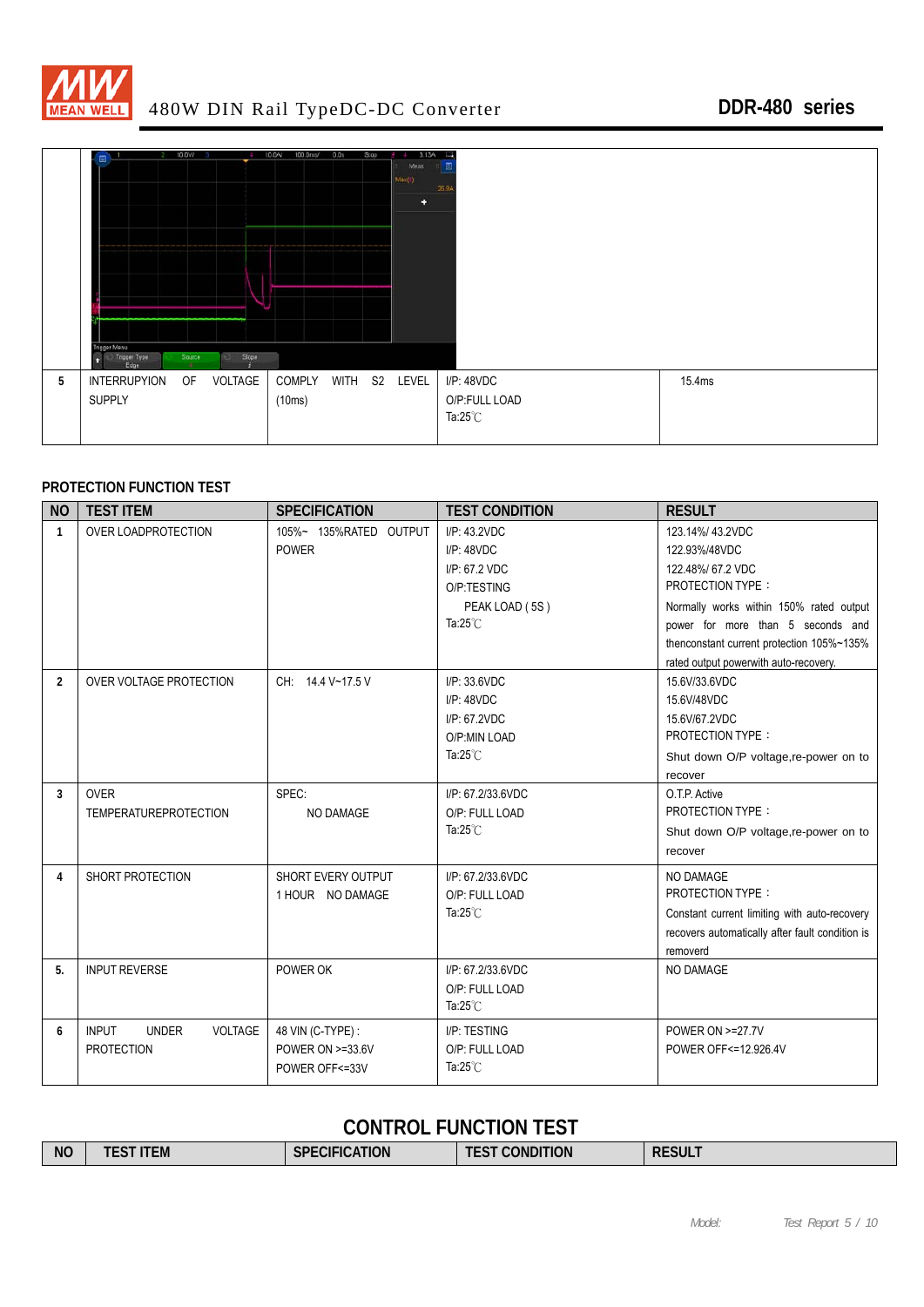

|   | REMOTE ON/OFF CONTROL | I/P: 48VDC<br>O/P:FULL LOAD    |                      |         |  |  |  |
|---|-----------------------|--------------------------------|----------------------|---------|--|--|--|
|   |                       |                                | Ta:25 $^{\circ}$ C   |         |  |  |  |
|   |                       | Test Result:                   |                      |         |  |  |  |
|   |                       | Remote ON-OFF<br>(TB1 PIN2, 4) | Power Supply Status  |         |  |  |  |
|   |                       | Open or 5.5~10VDC              | ON<br>2.58V          |         |  |  |  |
|   |                       | Short or 0~0.8VDC              | 0.8298<br><b>OFF</b> |         |  |  |  |
| 2 | DC OK CONTACT RATINGS | 30VDC/1A                       | I/P: 48VDC           | TEST:OK |  |  |  |
|   |                       | RESISTIVE LOAD                 | O/P:FULL LOAD        |         |  |  |  |
|   |                       |                                | Ta: $25^{\circ}$ C   |         |  |  |  |

### **COMPONENT STRESS TEST**

| <b>NO</b>    | <b>TEST ITEM</b>                  | <b>SPECIFICATION</b> | <b>TEST CONDITION</b>       | <b>RESULT</b>          |                                    |
|--------------|-----------------------------------|----------------------|-----------------------------|------------------------|------------------------------------|
| $\mathbf{1}$ | <b>PWM Transistor</b>             | Q 8/Q19 Rated        | DC ON/OFF                   | Q8                     | Q19                                |
|              | (D to S) or (C to E)Peak Voltage  | : 65 A/200 V         | I/P:High-Line +3V =70.2V    | VDS:                   | VDS:                               |
|              |                                   | Q12/Q17 Rated        | VDS:                        | 113.9V<br>(1)          | 115.5V<br>(1)                      |
|              |                                   | : 65 A/200 V         | O/P: (1)Full Load           | (2)<br>114.7V          | (2)<br>114.7V                      |
|              |                                   |                      | (2) Output Short            | 156V<br>(3)            | 154V<br>(3)                        |
|              |                                   |                      | (3) Dynamic Load Full Load/ | (4)<br>144V            | 144V<br>(4)                        |
|              |                                   |                      | Min. Load 90%Duty/1KHz      | 140V<br>(5)            | 142V<br>(5)                        |
|              |                                   |                      | (4) Dynamic Load Full Load/ | 134V<br>(6)            | 132V<br>(6)                        |
|              |                                   |                      | Min. Load 90%Duty/3KHz      | 132V<br>(7)            | 136V<br>(7)                        |
|              |                                   |                      | (5) Dynamic Load Full Load/ |                        |                                    |
|              |                                   |                      | Min. Load 90%Duty/5KHz      | Q12                    | Q17                                |
|              |                                   |                      | (6) Dynamic Load 100% Load/ | VDS:                   | VDS:                               |
|              |                                   |                      | Min. Load 50%Duty/120Hz     | 113.9V<br>(1)          | (1)<br>114.8V                      |
|              |                                   |                      | (7)0%→400% Load.            | 113.9V<br>(2)          | 114V<br>(2)                        |
|              |                                   |                      | Ta: $25^{\circ}$ C          | 152V<br>(3)            | 152V<br>(3)                        |
|              |                                   |                      |                             | 140V<br>(4)            | 140V<br>(4)                        |
|              |                                   |                      |                             | 140V<br>(5)            | 135.5V<br>(5)                      |
|              |                                   |                      |                             | 125.1V<br>(6)          | 122.6V<br>(6)                      |
|              |                                   |                      |                             | 134.1V<br>(7)          | 133.3V<br>(7)                      |
| 2            | Clamp MOSFET                      | Q20/Q4 Rated         | DC ON/OFF                   | Q20                    | Q4                                 |
|              | (D to S) or (C to E) Peak Voltage | : 34A/200V           | I/P:High-Line +3V =70.2V    | VDS:                   | VDS:                               |
|              |                                   |                      | VDS:                        | 95.9V<br>(1)           | 91.9V<br>(1)                       |
|              |                                   |                      | O/P: (1)Full Load           | 97.5V<br>(2)           | 98.3V<br>(2)                       |
|              |                                   |                      | (2) Output Short            | (3)<br>155V            | 149V<br>(3)                        |
|              |                                   |                      | (3) Dynamic Load Full Load/ | 143V<br>(4)            | 139V<br>(4)                        |
|              |                                   |                      | Min. Load 90%Duty/1KHz      | 141V<br>(5)            | 133V<br>(5)                        |
|              |                                   |                      | (4) Dynamic Load Full Load/ | 128.9V<br>(6)          | 125.6V<br>(6)                      |
|              |                                   |                      | Min. Load 90%Duty/3KHz      | 120.0V<br>(7)          | 121.6V<br>(7)                      |
|              |                                   |                      | (5) Dynamic Load Full Load/ |                        |                                    |
|              |                                   |                      | Min. Load 90%Duty/5KHz      |                        |                                    |
|              |                                   |                      | (6) Dynamic Load 100% Load/ |                        |                                    |
|              |                                   |                      | Min. Load 50%Duty/120Hz     |                        |                                    |
|              |                                   |                      | (7)0%→400% Load.            |                        |                                    |
|              |                                   |                      | Ta: $25^{\circ}$ C          |                        |                                    |
| 3            | Diode PeakVoltage                 | Q101/Q105Rated       | DC ON/OFF                   | Q101:                  | Q105:                              |
|              |                                   | : 100 A / 120 V      | I/P:High-Line +3V =70.2 V   | VOmax:                 | VOmax:                             |
|              |                                   | Q200/Q203 Rated      | VOmax:                      | VDS:                   | VDS:                               |
|              |                                   | : 100 A/ 120 V       | O/P: (1)Full Load           | (1)<br>79.2V           | (1)<br>97.5V                       |
|              |                                   |                      | (2) Output Short            | 80.8V<br>(2)           | (2)<br>96.7V                       |
|              |                                   |                      | (3) Dynamic Load Full Load/ | 92.1V<br>(3)           | 99.1V<br>(3)                       |
|              |                                   |                      | Min. Load 90%Duty/1KHz      | 90.5V<br>(4)           | 99.1V<br>(4)                       |
|              |                                   |                      | (4) Dynamic Load Full Load/ | 99.3V<br>(5)<br>Model: | 99.1V<br>(5)<br>Test Report 6 / 10 |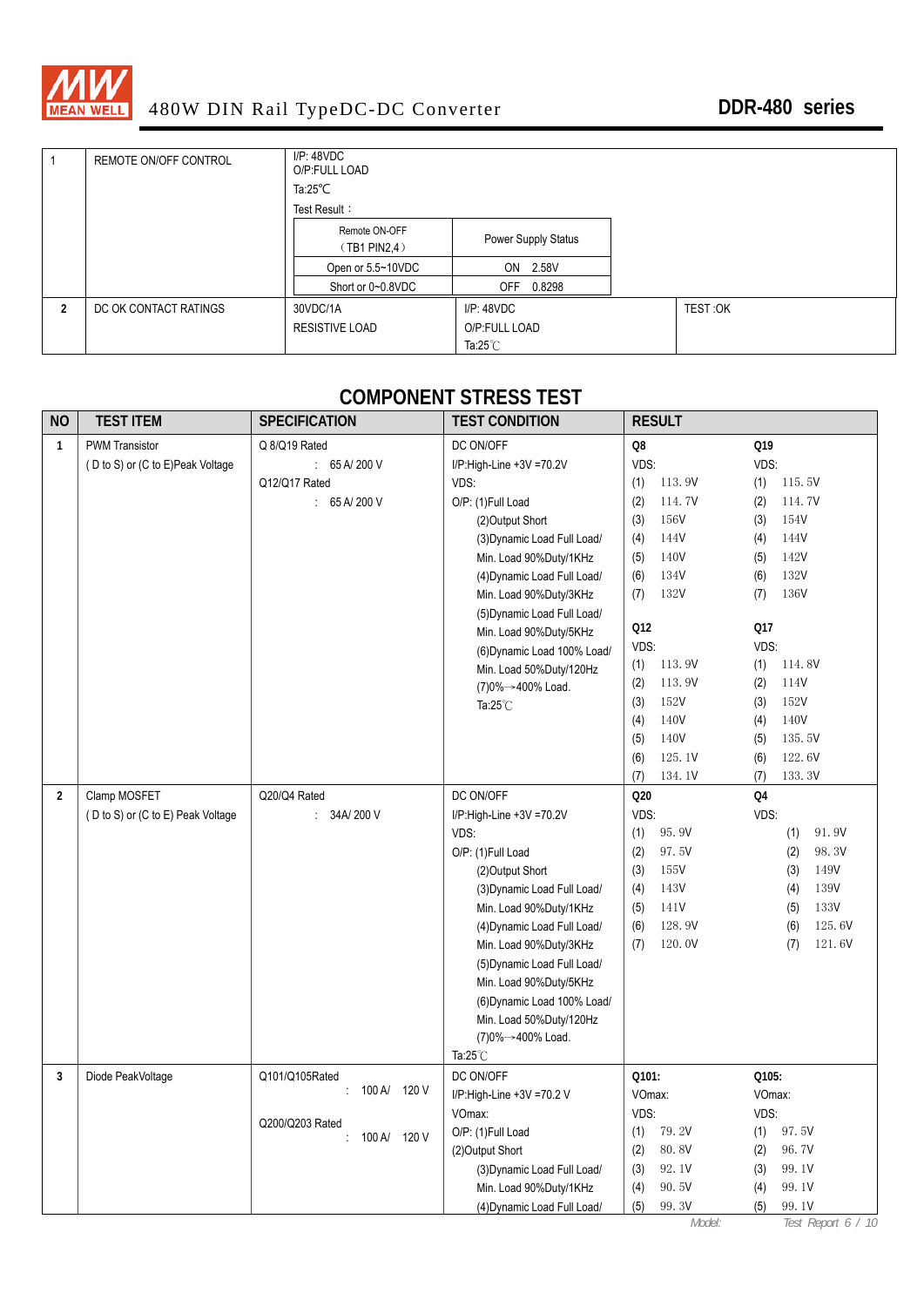

|   |                         |                              | Min. Load 90%Duty/3KHz         | 96.3V<br>(6)         | 98.3V<br>(6)  |
|---|-------------------------|------------------------------|--------------------------------|----------------------|---------------|
|   |                         |                              | (5) Dynamic Load Full Load/    | 80.8V<br>(7)         | 97.5V<br>(7)  |
|   |                         |                              | Min. Load 90%Duty/5KHz         | $(8)$ 76V            | 96.7V<br>(8)  |
|   |                         |                              | (6) Dynamic Load 100% Load/    | VO:                  | VO:           |
|   |                         |                              | Min. Load 50%Duty/120Hz        | (1)<br>77.2V         | 97.3V<br>(1)  |
|   |                         |                              | (7)0%→400% Load.               |                      |               |
|   |                         |                              | (8).NO LOAD                    | Q200:                | Q203:         |
|   |                         |                              |                                | VOmax:               | VOmax:        |
|   |                         |                              | VO:                            | VDS:                 | VDS:          |
|   |                         |                              | O/P: (1)Full Load              | 64.6V<br>(1)         | $(1)$ 82.3V   |
|   |                         |                              |                                | 67.8<br>(2)          | (2)<br>90.4V  |
|   |                         |                              | Ta: $25^{\circ}$ C             | 76.6V<br>(3)         | (3)<br>89.6V  |
|   |                         |                              |                                | 87.1V<br>(4)         | (4)<br>90.4V  |
|   |                         |                              |                                | 83.9V<br>(5)         | 91.2V<br>(5)  |
|   |                         |                              |                                | 77.4V<br>(6)         | $(6)$ 94.4V   |
|   |                         |                              |                                | 69.4V<br>(7)         | $(7)$ 105.7V  |
|   |                         |                              |                                | 59.7V<br>(8)         | (8)<br>103.3V |
|   |                         |                              |                                |                      |               |
|   |                         |                              |                                | VO:                  | VO:           |
|   |                         |                              |                                | (1)<br>82.1V         | $(1)$ 81.5V   |
| 4 | Input Capacitor Voltage | C20/C28 Rated:               | I/P:High-Line +3V =70.2V       | C <sub>20</sub>      | C28           |
|   |                         | $:680$ $\mu$ / 80V           | O/P: (1)Full Load input on/off | (1)75.8V             | (1)75.8V      |
|   |                         |                              | (2) Min load input on /Off     | (2)72V               | (2)75V        |
|   |                         |                              | (3) Full Load /Min load Change | (3)71.8V             | (3)71.8V      |
|   |                         |                              | (4) Full load continue         | (4)71V               | (4) 71V       |
|   |                         |                              | Ta: $25^{\circ}$ C             |                      |               |
| 5 | Control IC Voltage Test | PWM IC U1 Rated              | DC ON/OFF                      | U1 /VCC1/VCC2        | U204          |
|   |                         | 7.5V~15V/VCC                 | I/P:High-Line +3V =70.2 V      | $(1)$ 13. 45/13. 37V | (1) 10. 86V   |
|   |                         |                              |                                |                      |               |
|   |                         | O/PU102/U104/U204/ U203Rated | O/P(1)FULL LOAD                | (2) 13.53/13.29V     | $(2)$ 11.12V  |
|   |                         | $-0.3V - 27V$                | (2) Output Short               | $(3)$ 13.61/13.37V   | (3) 11. 12V   |
|   |                         | O/PU100Rated                 | $(3)$ O.L.P                    | (4) 13. 21/13. 21V   | $(4)$ 11.12V  |
|   |                         | $-0.3V - 32V$                | $(4)$ O.V.P.                   | $(5)$ 11. 44/11. 36V | (5) 10.64V    |
|   |                         |                              | (5)NO LOAD VRmin(LOW           |                      |               |
|   |                         |                              | LINE)                          | U100                 | U102          |
|   |                         |                              | Ta: $25^{\circ}$ C             | $(1)$ 11.76V         | $(1)$ 11.2V   |
|   |                         |                              |                                | $(2)$ 11.68V         | $(2)$ 11.52V  |
|   |                         |                              |                                |                      | $(3)$ 10.88V  |
|   |                         |                              |                                | $(3)$ 11.76V         |               |
|   |                         |                              |                                | $(4)$ 11.76V         | $(4)$ 10.96V  |
|   |                         |                              |                                | $(5)$ 11.44V         | $(5)$ 10.88V  |
|   |                         |                              |                                |                      |               |
|   |                         |                              |                                | U203                 | U104          |
|   |                         |                              |                                | $(1)$ 11.04V         | $(1)$ 10.88V  |
|   |                         |                              |                                | $(2)$ 11.28V         | $(2)$ 10.80V  |
|   |                         |                              |                                | $(3)$ 11.20V         | $(3)$ 10.88V  |
|   |                         |                              |                                | $(4)$ 11.04V         | $(4)$ 10.88V  |
|   |                         |                              |                                | (5) 10.72V           | (5) 10.72V    |

#### **SAFETY TEST**

| <b>NO</b> | <b>TEST ITEM</b>           | <b>SPECIFICATION</b>     | <b>TEST CONDITION</b> | <b>RESULT</b>        |  |
|-----------|----------------------------|--------------------------|-----------------------|----------------------|--|
|           | <b>WITHSTANDVOLTAGE</b>    | I/P-O/P:4KVDC/min        | I/P-O/P: 4.4KVDC/min  | $I/P-O/P:0.2UA$      |  |
|           |                            | I/P-FG:2.5KVDC/min       | I/P-FG: 3KVDC/min     | $I/P-FG:0.2uA$       |  |
|           |                            | O/P-FG:0.71KVDC/min      | O/P-FG:0.852KVDC/min  | $O/P-FG.0.4UA$       |  |
|           |                            |                          | Ta: $25^\circ$ C      | NO DAMAGE            |  |
|           | <b>ISOLATIONRESISTANCE</b> | $I/P$ -O/P:500VDC>100MQ  | $I/P$ -O/P: 600 VDC   | $I/P$ -O/P:9999MQ    |  |
|           |                            | $I/P-FG: 500VDC > 100MO$ | $I/P-FG: 600VDC$      | $I/P-FG:9999MO$      |  |
|           |                            | $O/P-FG:500VDC>100MO$    | O/P-FG: 600VDC        | $O/P-FG:9999M\Omega$ |  |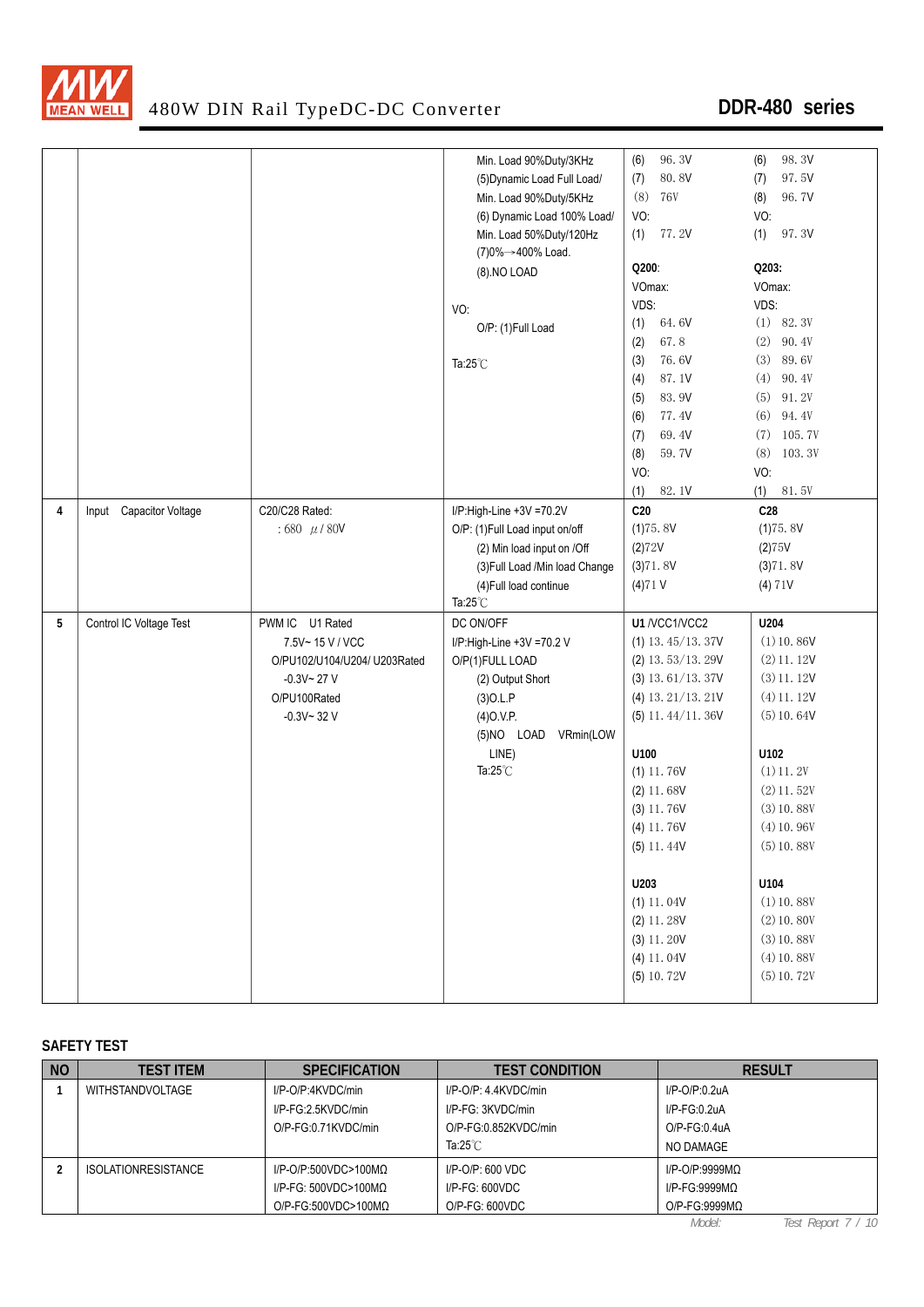

|                     |                                                | Ta: $25^{\circ}$ C               | NO DAMAGE  |
|---------------------|------------------------------------------------|----------------------------------|------------|
| GROUNDINGCONTINUITY | FG(PE) TO CHASSIS<br>OR TRACE < 100 m $\Omega$ | 40A / 2min<br>Ta: $25^{\circ}$ C | $3m\Omega$ |

#### **E.M.C TEST**

| <b>NO</b>      | <b>TEST ITEM</b>                                                                   | <b>SPECIFICATION</b>               | <b>RESULT</b>            |                       |
|----------------|------------------------------------------------------------------------------------|------------------------------------|--------------------------|-----------------------|
| $\mathbf{1}$   | <b>RADIATION</b>                                                                   | EN55032                            | I/P: 48VDC               | <b>PASS</b>           |
|                |                                                                                    | <b>CLASS B</b>                     | O/P:FULL LOAD            | Test by certified Lab |
|                |                                                                                    |                                    | Ta: $25^{\circ}$ C       |                       |
| $\overline{2}$ | <b>CONDUCTION</b>                                                                  | EN55032                            | <b>PASS</b><br>I/P:48VDC |                       |
|                |                                                                                    | <b>CLASS A</b>                     | O/P:FULL LOAD            | Test by certified Lab |
|                |                                                                                    |                                    | Ta: $25^{\circ}$ C       |                       |
| $\overline{3}$ | E.S.D                                                                              | EN61000-4-2                        | I/P: 48VDC               | CRITERIA A            |
|                |                                                                                    | $\square$ MEDICAL                  | O/P:FULL LOAD            | $\Box$ CRITERIA B     |
|                |                                                                                    | AIR: 15KV / Contact: 8KV           | Ta: $25^{\circ}$ C       |                       |
|                |                                                                                    | <b>LIGHT INDUSTRY</b>              |                          |                       |
|                |                                                                                    | AIR: 8KV / Contact: 4KV            |                          |                       |
|                |                                                                                    | <b>INDUSTRY</b>                    |                          |                       |
|                |                                                                                    | AIR: 8KV / Contact: 6KV            |                          |                       |
| 4              | E.F.T                                                                              | EN61000-4-4                        | I/P:48VDC                | CRITERIA A            |
|                |                                                                                    | <b>TLIGHT INDUSTRY</b>             | O/P:FULL LOAD            | □CRITERIA B           |
|                |                                                                                    | Ta: $25^{\circ}$ C<br>INPUT: 0.5KV |                          |                       |
|                |                                                                                    | $\Box$ MEDICAL                     |                          |                       |
|                |                                                                                    | <b>INDUSTRY</b>                    |                          |                       |
|                |                                                                                    | <b>INPUT: 2KV</b>                  |                          |                       |
| 5              | <b>SURGE</b>                                                                       | IEC61000-4-5                       | I/P: 48VDC               | CRITERIA A            |
|                |                                                                                    | <b>INDUSTRY</b>                    | O/P:FULL LOAD            | □CRITERIA B           |
|                |                                                                                    | $L-N:1KV$                          | Ta: $25^{\circ}$ C       |                       |
|                |                                                                                    | L.N-PE:2KV                         |                          |                       |
| 6              | Test by certified Lab $\&$ Test Report Prepare                                     |                                    |                          |                       |
|                | Any contradictions of the test results, please refer to the latest EMC test report |                                    |                          |                       |

# **RELIABILITY TEST**

### **ENVIRONMENT TEST**

| <b>NO</b> | <b>TEST ITEM</b>      | <b>SPECIFICATION</b>                              | <b>TEST CONDITION</b> | <b>RESULT</b> |
|-----------|-----------------------|---------------------------------------------------|-----------------------|---------------|
|           | TEMPERATURE RISE TEST | MODEL: DDR-480C-48                                |                       |               |
|           |                       | BURN-IN : 2 HRS<br>1. ROOM AMBIENT                |                       |               |
|           |                       | $IP: 48 \, \text{VDC}$ O/P: FULL LOAD Ta= 25.1 °C |                       |               |
|           |                       | 2. HIGH AMBIENT BURN-IN : 2 HRS                   |                       |               |
|           |                       | $IP: 48 \, \text{VDC}$ O/P: FULL LOAD Ta=60.6 °C  |                       |               |
|           |                       |                                                   |                       |               |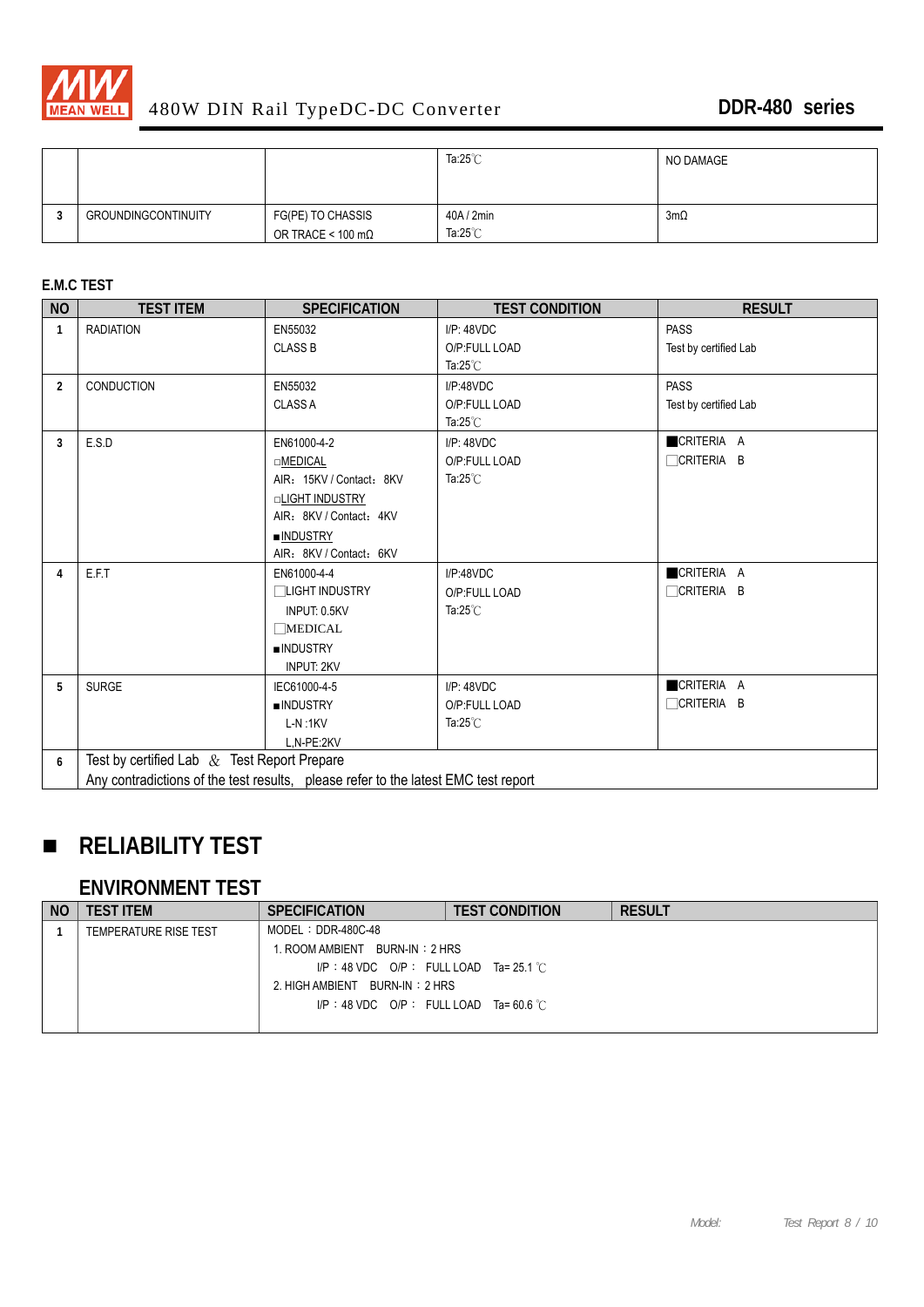

|                |                        | $\mathbf{1}$   | LF <sub>2</sub>      | $62.7^{\circ}$ C           | 105.7°C        |
|----------------|------------------------|----------------|----------------------|----------------------------|----------------|
|                |                        | $\overline{2}$ | ZNR1                 | $51^{\circ}$ C             | 92.6°C         |
|                |                        | 3              | $\mathsf{Q6}$        | $54.5^{\circ}\mathrm{C}$   | 97.4°C         |
|                |                        | $\overline{4}$ | C65                  | $60.3^{\circ}$ C           | 104.1°C        |
|                |                        | 5              | LF3                  | $57.6^{\circ}$ C           | 100.2°C        |
|                |                        | $\,6\,$        | C <sub>29</sub>      | 49.5°C                     | 89.5°C         |
|                |                        | $\overline{7}$ | TSW1                 | 66.9°C                     | 108.5°C        |
|                |                        | 8              | T7                   | $55^{\circ}$ C             | 97.4°C         |
|                |                        | 9              | U1                   | $51.3^{\circ}$ C           | 93.9°C         |
|                |                        | 10             | T <sub>3</sub>       | $56.4\,^{\circ}\mathrm{C}$ | 105.7°C        |
|                |                        | 11             | Q4                   | 62.7°C                     | 101.8°C        |
|                |                        | 12             | Q12                  | 69.9°C                     | 111.8°C        |
|                |                        | 13             | T2                   | 68.1°C                     | 112.8°C        |
|                |                        | 14             | L200                 | 75.1°C                     | 118.6°C        |
|                |                        | 15             | Q201                 | 72.4°C                     | 113°C          |
|                |                        | $16$           | Q203                 | 73.1°C                     | 114.9°C        |
|                |                        | 17             | C204                 | 64.7°C                     | 106.2°C        |
|                |                        | $18$           | U101                 | $59^{\circ}\mathrm{C}$     | 100.8°C        |
|                |                        | 19             | U100                 | 58.7°C                     | 99.6°C         |
|                |                        | $20\,$         | ZD209                | 66.5°C                     | 109.1°C        |
|                |                        | 21             | Q13                  | 78.6°C                     | 109.5°C        |
|                |                        | 22             | Q204                 | $64.5^{\circ}$ C           | 108.5°C        |
|                |                        | 23             | C64                  | 48.3°C                     | $88^{\circ}$ C |
|                |                        | 24             | LF4                  | $59.2^{\circ}\!\mathrm{C}$ | 99.9°C         |
|                |                        | 25             | TSW3                 | 67.3°C                     | 107.6°C        |
|                |                        | $26\,$         | T <sub>8</sub>       | $55.7^{\circ}\!\mathrm{C}$ | 96.1°C         |
|                |                        | 27             | Q101                 | 71.4°C                     | 112°C          |
|                |                        | 28             | T4                   | $63.6^{\circ}$ C           | 105.6°C        |
|                |                        | 29             | Q19                  | $68.5^{\circ}$ C           | 111.2°C        |
|                |                        | $30\,$         | $\mathsf{Q8}$        | 66.7°C                     | 109.1°C        |
|                |                        | 31             | Q20                  | $58.5^{\circ}\!{\rm C}$    | 99°C           |
|                |                        | 32             | R91                  | 59°C                       | 99.9°C         |
|                |                        | 33             | T1                   | $67.6^{\circ}$ C           | 111.1°C        |
|                |                        | 34             | L <sub>101</sub>     | 78.2°C                     | 120.1°C        |
|                |                        | $35\,$         | Q104                 | 75.2°C                     | 115.7°C        |
|                |                        | 36             | C110                 | $65.8^{\circ}\mathrm{C}$   | 106.8°C        |
|                |                        | 37             | C111                 | 64.5°C                     | 104.3°C        |
|                |                        | 38             | ZD109                | 65.7°C                     | 106.9°C        |
|                |                        | 39             | ZD102                | 65.1°C                     | 106.6°C        |
|                |                        | 40             | D107                 | 65.8°C                     | 107.2°C        |
|                |                        | 41             | Q14                  | 69.6°C                     | 110.3°C        |
|                |                        | 42             | D17                  | 65.7°C                     | 102.7°C        |
|                |                        | 43             | Q105                 | 75℃                        | 115.4°C        |
|                |                        | 44             | LF100                | 62.8°C                     | 102.8°C        |
|                |                        | 45             | C207                 | 59.3°C                     | 99.2°C         |
|                |                        | 46             | Q22                  | 52.4°C                     | 93.6°C         |
| $\overline{2}$ | OVER LOAD BURN-IN TEST | NO DAMAGE      |                      | $I/P$ : 48 VDC             | TEST: OK       |
|                |                        | 1 HOUR (MIN)   |                      | O/P: 144% LOAD             |                |
|                |                        |                |                      | Ta: $25^{\circ}$ C         |                |
| 3              | LOW TEMPERATURE        |                | TURN ON AFTER 2 HOUR | I/P: 43.2VDC /67.2VDC      | TEST: OK       |
|                | TURN ON TEST           |                |                      | O/P: 100% LOAD             |                |
|                |                        |                |                      | Ta= $-45^{\circ}$ C        |                |
|                |                        |                |                      |                            |                |

NO Position ROOM AMBIENTTa= 25.1 ℃ HIGH AMBIENT Ta=60.6 ℃

# 480W DIN Rail TypeDC-DC Converter **DDR-480 series**